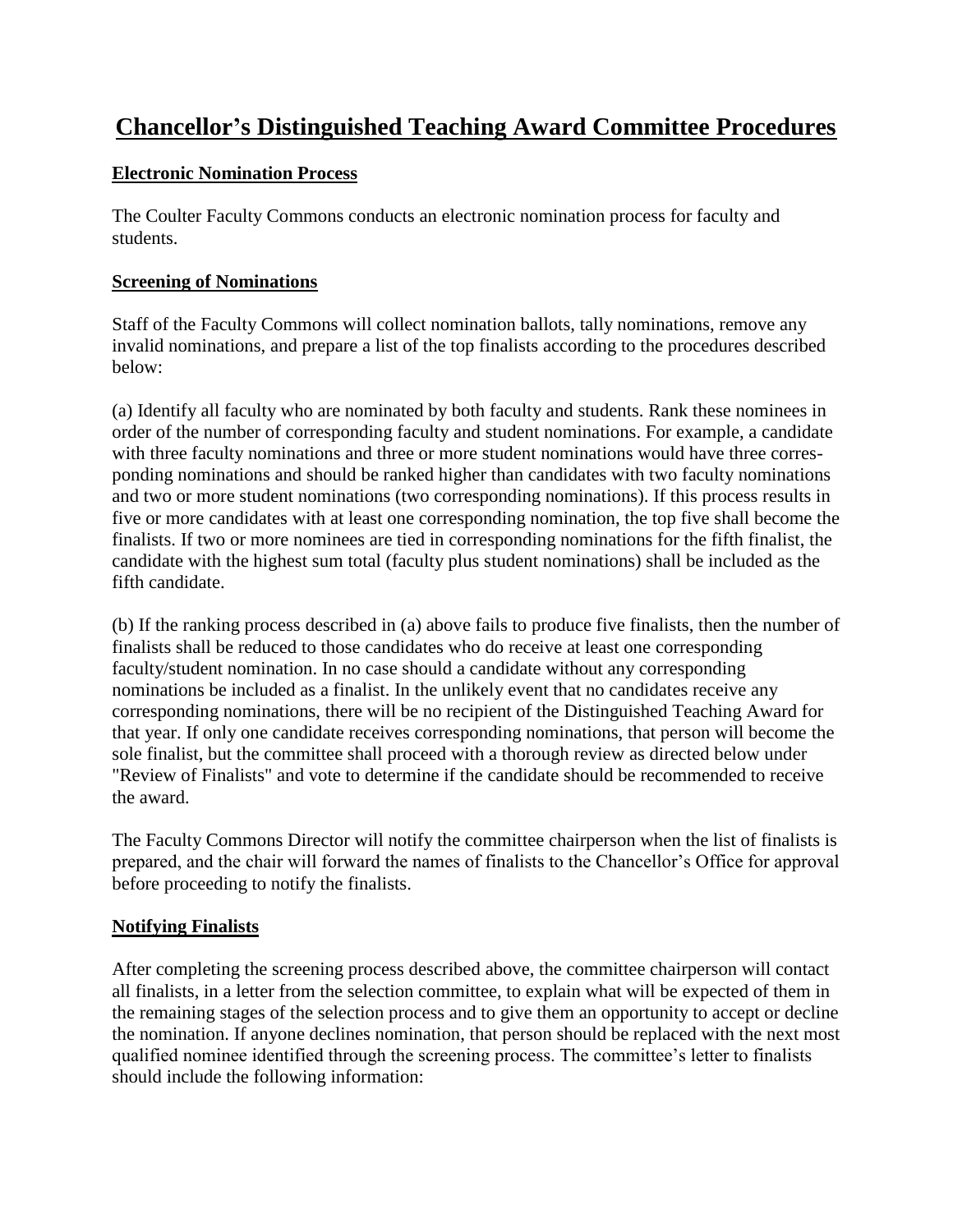- congratulations for being nominated
- an invitation to attend a celebratory event
- a request for a collection of data to be considered in the final review process (see additional details immediately below)
- the timeline for activities in the selection process, highlighting dates for candidates' responsibilities
- a request for the nominee's signature, indicating acceptance or declination of the nomination and willingness to provide requested data

With the letter described above, attach guidelines for the collection of data to be submitted by each finalist. Explain that the following items are required as a basic file for each candidate:

- a written statement of teaching philosophy and teaching methods (3 pp. max.)
- a list of courses (titles and numbers) taught over the past two years
- a collection of course materials from one course of the candidate's choosing (e.g., syllabi, assignment sheets, sample tests, study guides, etc.)
- summaries of student ratings of courses that have been evaluated over the previous two years

In addition, explain that each candidate may include whatever additional information he or she chooses. Guidelines should encourage submission of a well-developed file that includes a variety of evidence pertinent to each candidate's teaching.

One optional item, a videotape of selected classes (perhaps one 50 minute class session or a comparable segment of a longer class), would be particularly helpful to the committee. Such a tape would make it possible for all committee members to observe all candidates under similar conditions. The committee's letter may recommend videotaping, but the decision to exercise this option remains with the candidates. In cases where videotapes are not included, the committee should make arrangements for classroom observation by as many members as possible.

## **Review of Finalists**

After identifying a slate of finalists, the selection committee shall conduct a thorough review of all candidates based on data provided by each faculty finalist and any other information collected by the committee. Additional types of data may be collected at the committee's discretion, provided that similar information is gathered on all candidates. For example, the committee may arrange to interview the candidates or, with candidates' permission, some of their faculty colleagues or students. All materials shall be reviewed by all committee members. The chair of the selection committee should take responsibility to see that all committee members have opportunity to develop a full picture of each candidate's teaching expertise.

#### **Selecting the Distinguished Teacher**

After all finalists have been reviewed by all committee members, the committee members, including the chairperson, shall vote to determine the recipient. There shall be one campus-wide